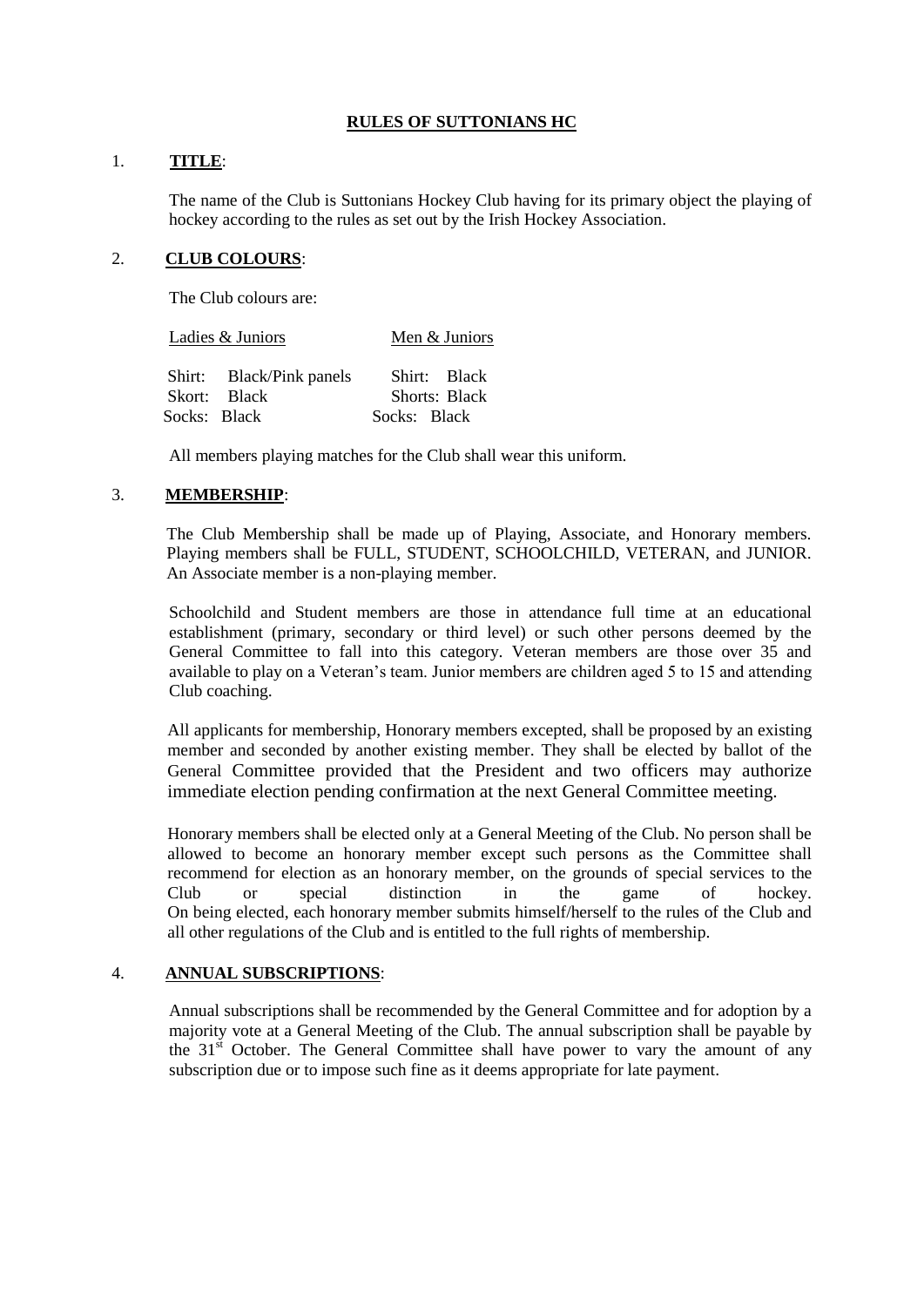# 5. **MANAGEMENT**:

The business, funds and affairs of the Club shall be under the management of a General Committee, which shall consist of:

a) President b) Honorary Secretary c) Honorary Treasurer d) Ladies' Captain e) Men's Captain f) Junior Co-ordinator g) Three ordinary Committee Members

and shall be elected at each Annual General Meeting. The General Committee shall be empowered to appoint sub-committees which may consist of non-members of the General Committee, provided a majority are General Committee members, and to define the scope of their authority.

The General Committee shall have power to fill vacancies occurring during the year by cooption.

## 6. **MEETINGS**:

The Annual General Meeting of the Club shall be held at the end of the season each year. The General Committee shall have power to summon an Extraordinary General Meeting if it deems it necessary. The Honorary Secretary shall summon an Extraordinary General Meeting on receipt of a requisition signed by not less than 15 members of the Club. All meetings of the Club shall take place at such time and venue as the General Committee may determine. All meetings, both General and Committee, shall be chaired by the President. In his/her absence the meeting shall elect a substitute. The Chairperson at any meeting shall have a casting vote. The Honorary Secretary shall give each member at least eight days notice in writing (excluding day of the meeting) stating day, place, time and Agenda of the General Meeting. Notice of General Committee meetings may be provided by electronic mail. 11 members personally present and voting shall constitute a quorum at any General Meeting. Five Members present and voting shall constitute a quorum for any General Committee meeting. Voting at all meetings of the Club which is open to all members save Schoolchild and Junior, shall be given personally. A motion before all meetings of the Club shall be proposed and seconded by any current members save schoolchild and Junior.

### 7. **ANNUAL GENERAL MEETING ELECTIONS**:

The General Committee shall be eligible for re-election. Every candidate for election must be proposed by a member, save Schoolchild or Junior, who has obtained the prior consent of the candidate and another member must second such nomination. Written nomination, stating the name of the candidate and the proposed office, the names of the proposer and seconder shall be lodged with

the Honorary Secretary and should be received 24 hours before the meeting. Where there are no other nominations these nominees shall be automatically elected. Where there is a surplus of candidates an election shall be decided by vote. Voting shall be by secret ballot. A member to be elected President must have been a member of the Club for the preceding three years. The General Committee shall include one new member each year. An Honorary Auditor, who may be a member of the Club, shall be appointed each year.

### 8. **DUTIES OF THE GENERAL COMMITTEE**: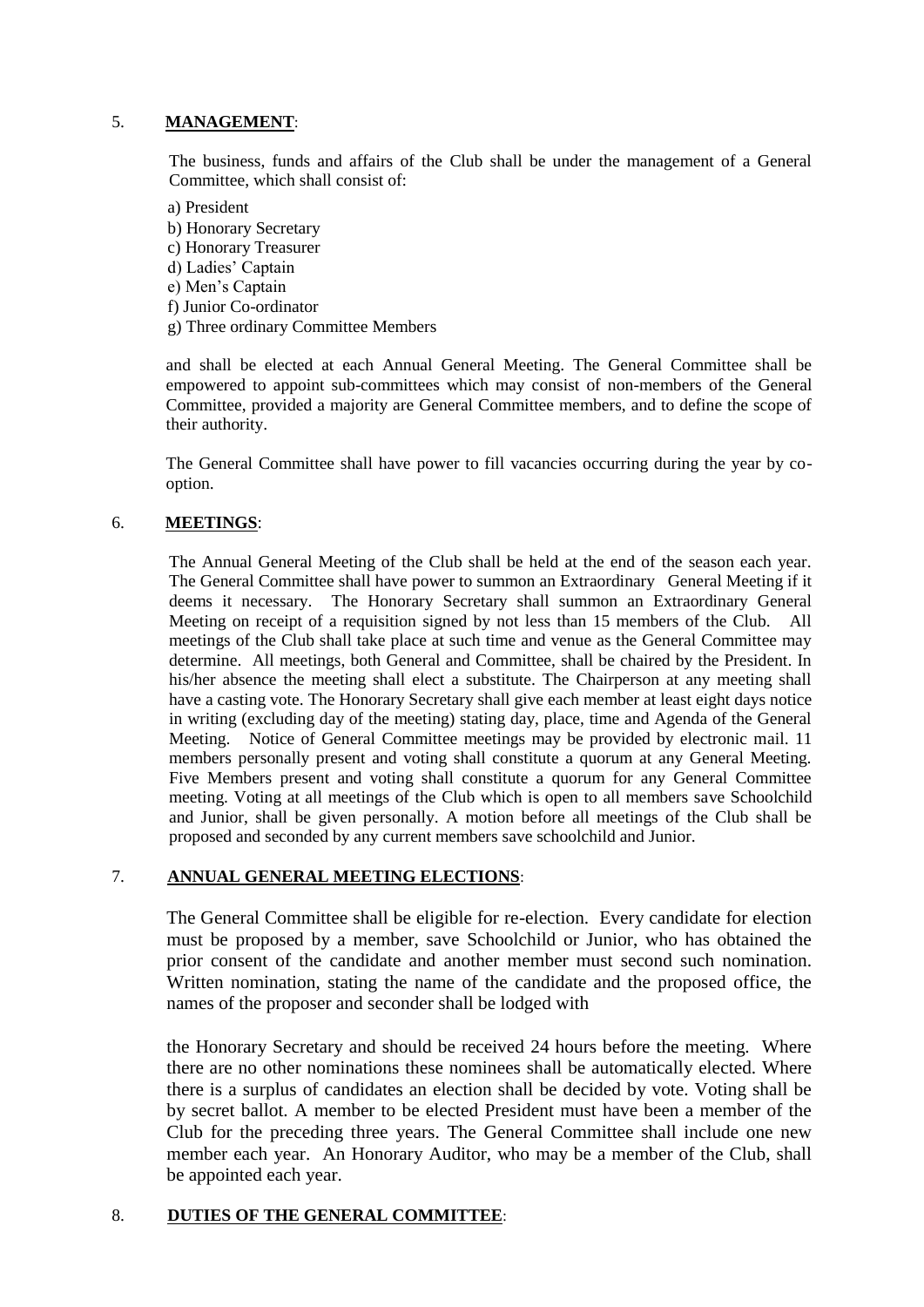The General Committee shall ensure that minutes of all meetings, proper records of all matches and their results, accounts of all receipts and expenditure shall be kept during its term of office. It shall make such regulations from time to time, as it deems necessary for the well being of the Club, until set aside at a General Meeting, or by the General Committee. The interpretation of all Rules and regulations of the Club by the General Committee shall be final and binding subject to the approval by the members in General Meeting. The delegates to represent the Club at the meetings of the Leinster Branches and other meetings shall be elected by the General Committee. The General Committee shall not have power to borrow money unless empowered to do so by a majority vote at a General Meeting, which shall stipulate the maximum amount to be borrowed.

The General Committee shall ensure compliance with the Code of Ethics in operation by the Irish Hockey Association.

# 9. **DISCIPLINE**

(1) In the event of any alleged breach of these Rules or alleged misconduct which may have brought the game into disrepute by any member, employee or official of the Club, the General Committee shall, within fourteen days, appoint a Disciplinary Committee of not less than three and not more than five persons to enquire into the alleged offence.

(2) The Disciplinary Committee shall have the power to advise, admonish, censure, disqualify, suspend, expel or otherwise discipline any member, employee or official of the Club as it in its absolute discretion deems appropriate without the necessity to give any reason for its decision.

(3) In adjudicating on a complaint the Disciplinary Committee shall (within reason) afford the member or official complained of the opportunity to defend, justify or explain his/her action and, in the case of a personal appearance to have with him/her appropriate representation, which in the case of a member under eighteen years of age shall include at least one parent or guardian.

(4) In the event of the Disciplinary Committee exercising its power to advise, admonish, censure, disqualify, suspend, expel or otherwise discipline any member, employee or official it shall so advise the member, employee or official verbally and in writing within three days. Such member or official shall have the right to appeal such decision in writing to the Hon. Secretary within fourteen days of receipt of the Disciplinary Committee's decision.

(5) Such appeal shall be considered by an Appeals Committee of not less than three and not more than five persons duly appointed by the General Committee, provided that no person shall consider any matter on which he or she has previously adjudicated. The appellant member or official shall have the right of personal appearance and may be accompanied by appropriate representation, which in the case of a member under eighteen years of age shall include at least one parent or guardian.

(6) The Appeals Committee can uphold, revoke, suspend or otherwise vary or alter such decision of the Disciplinary Committee and make provision for the costs and expenses of such appeal as it in its absolute discretion deems appropriate and without the necessity to give any reason for its decision and its decision shall be final.

#### 10. **RULES**:

No Rule of the Club shall be rescinded, revoked or added to, amended or altered, and no new